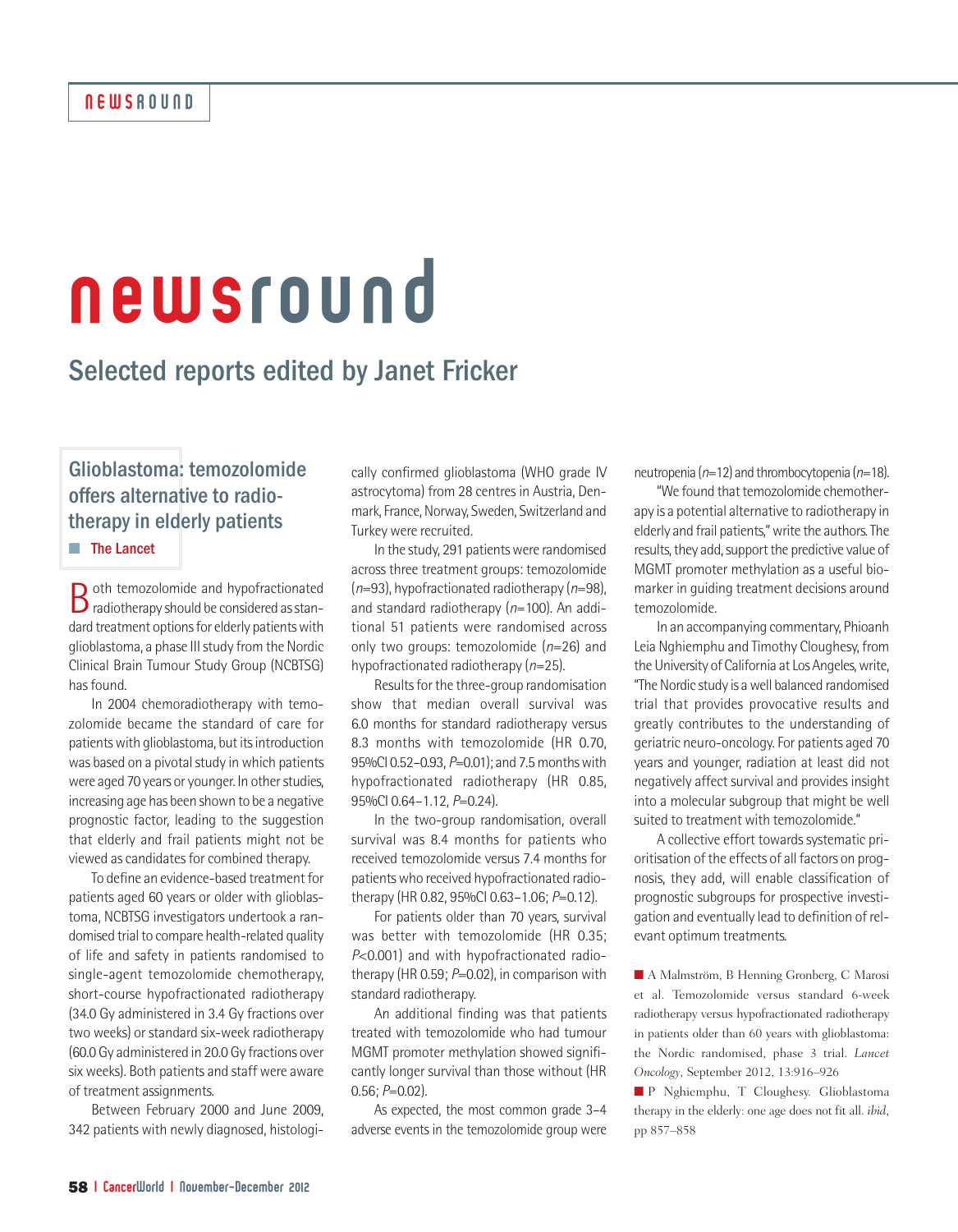#### **NEWSROUND**

## R-CHOP best for older patients with mantle-cell lymphoma

■ New England Journal of Medicine

For older patients with mantle-cell lym-<br>phoma, a rituximab-based chemotherapy phoma, a rituximab-based chemotherapy regimen followed by rituximab maintenance therapy improves survival, according to the results of a study by the European Mantle Cell Lymphoma Network.

Treatment options for older patients with mantle-cell lymphoma are limited, as the standard first-line therapy approach of high-dose cytarabine, followed by autologous stem-cell transplantation, is usually not feasible. The median age at diagnosis for mantle-cell lymphoma is about 65 years.

In the current study, Habbeje Kluin-Nelemans and colleagues, from the Groningen University Medical Centre, in the Netherlands, compared two induction regimens, followed by two different maintenance therapies for those showing a response.

Between January 2004 and October 2010 investigators randomly assigned 560 patients aged 60 years or older with mantle-cell lymphoma, stage II to IV, who were not eligible for high doses to one of two alternative treatment arms: six cycles of rituximab, fludarabine and cyclophosphamide (R-FC) every 28 days or eight cycles of rituximab, cyclophosphamide, doxorubicin, vincristine, and prednisone (R-CHOP) every 21 days. Altogether 532 of these patients were included in the intention-to-treat analysis and 485 in the primary analysis.

Results showed that the four-year survival rate was 47% for R-FC versus 62% for R-CHOP (*P*=0.005).Furthermore, 10%of patientsin the R-FC group died during the first remission versus 4% in the R-CHOP group.

Complete remission rates were 40% for R-FC versus 34% for R-CHOP (*P*=0.10), and progressive disease was 14% for R-FC versus 5% for R-CHOP.

Among those re-randomised to maintenance therapy, 58% of those receiving rituximab were in remission after four years versus 29% receiving interferon-alpha (HR for progression or death 0.55, 95%CI 0.36–0.87, *P*=0.01). Furthermore, among patients who had a response to R-CHOP, the four-year survival of patients receiving maintenance therapy with rituximab was 87%, versus 63% for interferon-alpha (*P*=0.005).

"In conclusion, older patients with mantlecell lymphomawho have a response to R-CHOP and continue to receive rituximab as maintenance therapy have a longer life expectancy than those who receive maintenance therapy with interferon-alfa," write the authors.

The outcomes for R-FC, they add, were disappointing, given the high expectations that this regimen had in the early 2000s. In future, they add, it might be "attractive" to combine rituximab-based maintenance regimens with other drugs shown to be active against mantlecell lymphoma, such as bendamustine or molecularly targeted approaches.

"However, physicians need to be aware of the potential interactions between the initial therapy and the maintenance regimen," write the authors.

■ H Kluin-Nelemans, E Hoster, O Hermine et al. Treatment of older patients with mantle cell lymphoma. *NEJM* 9 August 2012, 367:520–531

# Observation effective in prostate cancer with low PSA

■ New England Journal of Medicine

 $\Gamma$  or men with localised prostate cancer<br>detected through prostate-specific antigen detected through prostate-specific antigen (PSA) testing, radical prostatectomy delivers no survival benefits over 12 years follow-up in comparison to observation alone, the PIVOT study has reported. Subgroup analyses of the US study, however, suggest surgery reduces mortality among prostate cancer patients with high PSA levels.

Although the lifetime risk of receiving a

diagnosis of prostate cancer is about 17%, the risk of dying from the disease is approximately 3%, suggesting conservative management may be appropriate for some men. But the observation option is rarely offered due to lack of evidence from randomised trials.

In the Prostate Cancer Intervention versus Observation Trial (PIVOT) study, Tim Wilt, from the University of Minnesota School of Medicine, Minneapolis, and colleagues conducted a randomised trial to compare radical prostatectomy with observation in men who had received a diagnosis of clinically localised prostate cancerin the early era of PSA testing. Between November 1994 and January 2004, 731 men with localised prostate cancer were randomised to radical prostatectomy (*n*=364) or observation (*n*=367). Patients, who had a mean age of 67 years, were recruited from 44 Department of Veterans Affairs sites and eight National Cancer Institute sites and followed through until January 2010.

Results during a median follow-up of 10 years show 47.0% of men assigned to radical prostatectomy died compared with 49.9% assigned to observation (HR 0.88, 95%CI 0.71–1.08; *P*=0.22). Additionally, 5.8%of men assigned to radical prostatectomy died from prostate cancer or treatment compared with 8.4% assigned to observation (HR 0.63, 95%CI 0.36–1.09; *P*=0.09). During the first 30 days after surgery, perioperative complications occurred in 21.4% of men undergoing radical prostatectomy, with the most common complication being wound infections(4.3%).

Among men with a PSA value greater than 10 ng/ml, surgery reduced all-cause mortality by 13.2%. Among men with intermediaterisk tumours (determined by a PSA value of 10.1–20.0 ng/ml, a Gleason score of 7, or a stage T2b tumour), those randomly assigned to surgery had a 31% relative reduction in all-cause mortality compared with those assigned to observation.

"Our findings support observation for men with localized prostate cancer, especially those who have a low PSA value and those who have low-risk disease," write the authors. The study, they add, was conducted in the early era of PSA testing. "The current practices of performing repeated PSA testing, using a lower PSA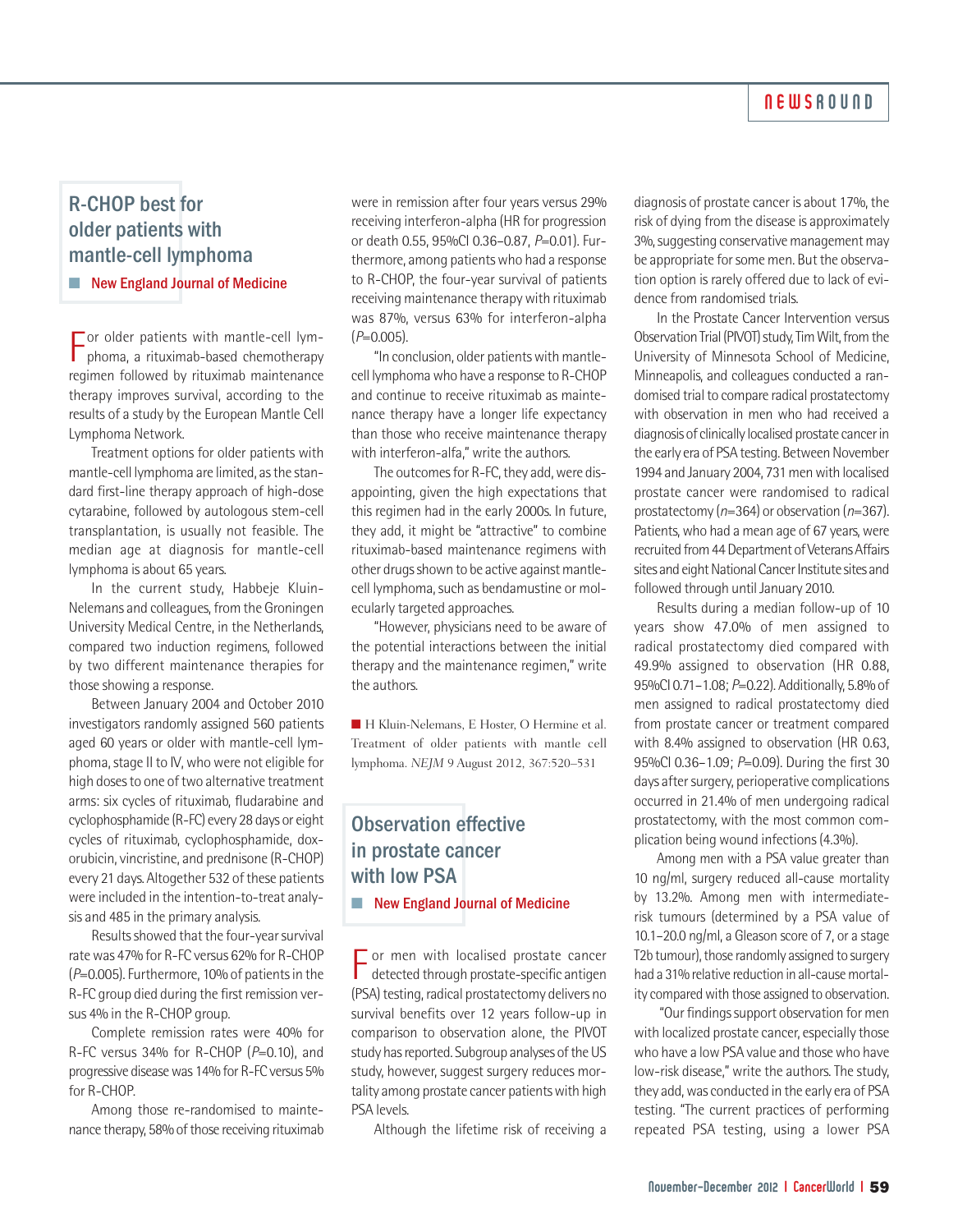#### **NEWSROUND**

threshold for biopsy, obtaining more tissuebiopsy cores, and performing a repeat biopsy after initially negative findings increase the detection of smaller volume indolent cancers. …These factors increase the likelihood of over diagnosis and overtreatment."

In an accompanying commentary, Ian Thompson from the University of Texas Health Science Center, San Antonio, and Catherine Tangen from the Fred Hutchinson Cancer Center, Seattle, stress that the men most likely to benefit from therapy are those whose prostate cancers pose the greatest risk of death from cancer. "The screening, detection, and treatment we provide must focus on cancers that matter, and future clinical trials must do so as well," they write.

**■** T Wilt, M Brawer, K Jones. Radical prostatectomy versus observation for localised prostate cancer. *NEJM* 19 July 2012, 367:203–213 ■ I Thompson, C Tangen. Prostate cancer –

uncertainty and a way forward. *ibid* pp 270–271

### Pyridoxine not recommended in hand-foot syndrome ■ British Journal of Cancer

While pyridoxine (vitamin B6) may reduce **V** the incidence of severe hand-foot syndrome (HFS) and the need for capecitabine dose modifications in patients with advanced colorectal or breast cancers, no antitumour benefits were detected, the CAP-IT study has reported. Routine use of pyridoxine for HFS, conclude the UK investigators, should not be recommended.

Pyridoxine is frequently used to treat capecitabine-induced HFS. Since HFS resembles the rat disease acrodynia, known to be caused by pyridoxine deficiency, treatment with pyridoxine has been proposed. There is, however, no evidence for benefit. In the current study, Pippa Corrie and colleagues from Addenbrooke's Hospital, Cambridge, performed a randomised placebocontrolled trial to determine whether pyridoxine avoided the need for capecitabine dose modifications and furthermore improved outcomes.

Altogether 106 patients with a median age of 73 years scheduled for palliative single-agent capecitabine (65% of whom had colorectal cancer and 35% breast cancer) were randomised in a 1:1 ratio, between December 2004 and June 2009, to receive either concomitant pyridoxine (50 mg; *n*=53) or matching placebo (*n*=53) three times daily, commencing on the day capecitabine chemotherapy was initiated. Treatment continued until disease progression, toxicity or patient preference. After discontinuation, patients were followed up for 12 weeks.

Results showed that 37% of patients randomised to pyridoxine avoided capecitabine dose modifications versus 23% randomised to placebo (RR 0.59, 95%CI 0.29–1.20; *P*=0.15). Furthermore, 9% of patients in the pyridoxine group experienced grade 3/4 HFS-related adverse events versus 17% in the placebo group (*P*=0.26).Therewas a trend towards pyridoxine decreasing progression-free survival (PFS), with a median PFS duration of 7.4 months for pyridoxine and 9.9 months for placebo (HR 1.62, 95%CI 0.91–2.88; *P*=0.095).

"Pyridoxine appeared to reduce the incidence of grade 3/4 HFS and the need for capecitabine dose modifications, although this did not translate into an improvement in outcome from chemotherapy itself; the trend towards poorer PFS in the pyridoxine arm was not statistically significant," write the authors. "Whether pyridoxine might in fact negatively influence chemotherapy efficacy is intriguing, although not conclusive," they add.

The authors also refer to an earlier study, which reported significantly lower tumour responses to capecitabine at the higher pyridoxine dose level, while a second study, involving use of pyridoxine in advanced ovarian cancer, found it reduced durations of response to treatment with hexamethylamine plus cisplatin.

**■** P Corrie, R Bulusu, C Wilson, et al. A randomised study evaluating the use of pyridoxine to avoid capecitabine dose modifications. *Br J Cancer* 7 August 2012, 107:585–587

## Study suggests new standard of care for platelet transfusions

**■** The Lancet

T herapeutic platelet transfusions could become the new standard of care for patients with haematological malignancies who have received autologous stem cell transplantation, a German study suggests. Prophylactic platelet transfusion, however, should remain the standard for patients with acute myeloid leukaemia forwhomspecial attention is needed due to increased risk of central nervous system (CNS) bleeding.

Routine prophylactic platelet transfusion is the standard of care for patients with severe thrombocytopenia with morning platelet counts of 10x10<sup>9</sup> per litre or lower. However, whether such transfusions are necessary for clinically stable patients with no bleeding has long been debated. Small studies performed 30 years ago showed favourable results for the therapeutic strategy (where transfusions are offered following bleeds), but these results are no longer considered applicable to current clinical practice due to changes in chemotherapy dose intensities and supportive care.

In 2005 and 2006 two single-centre pilot studies showed that a new strategy of therapeutic platelet transfusion was feasible, with no increased risk in major bleeding and a substantially reduced number of platelet transfusions compared with historical controls. In the current study, the same team, led by Hannes Wandt from the Klinikum Nuremberg Nord, Germany, investigated whether these results could be reproduced prospectively in a multicentre randomised study.

In the study, patients aged 16–80 years undergoing intensive chemotherapy for acute myeloid leukaemia or autologous haematopoietic stem-cell transplantation for haematological cancers were randomised to receive platelet transfusions either when bleeding occurred (therapeutic strategy, n=199) or when morning platelet counts were 10x109 per litre or lower